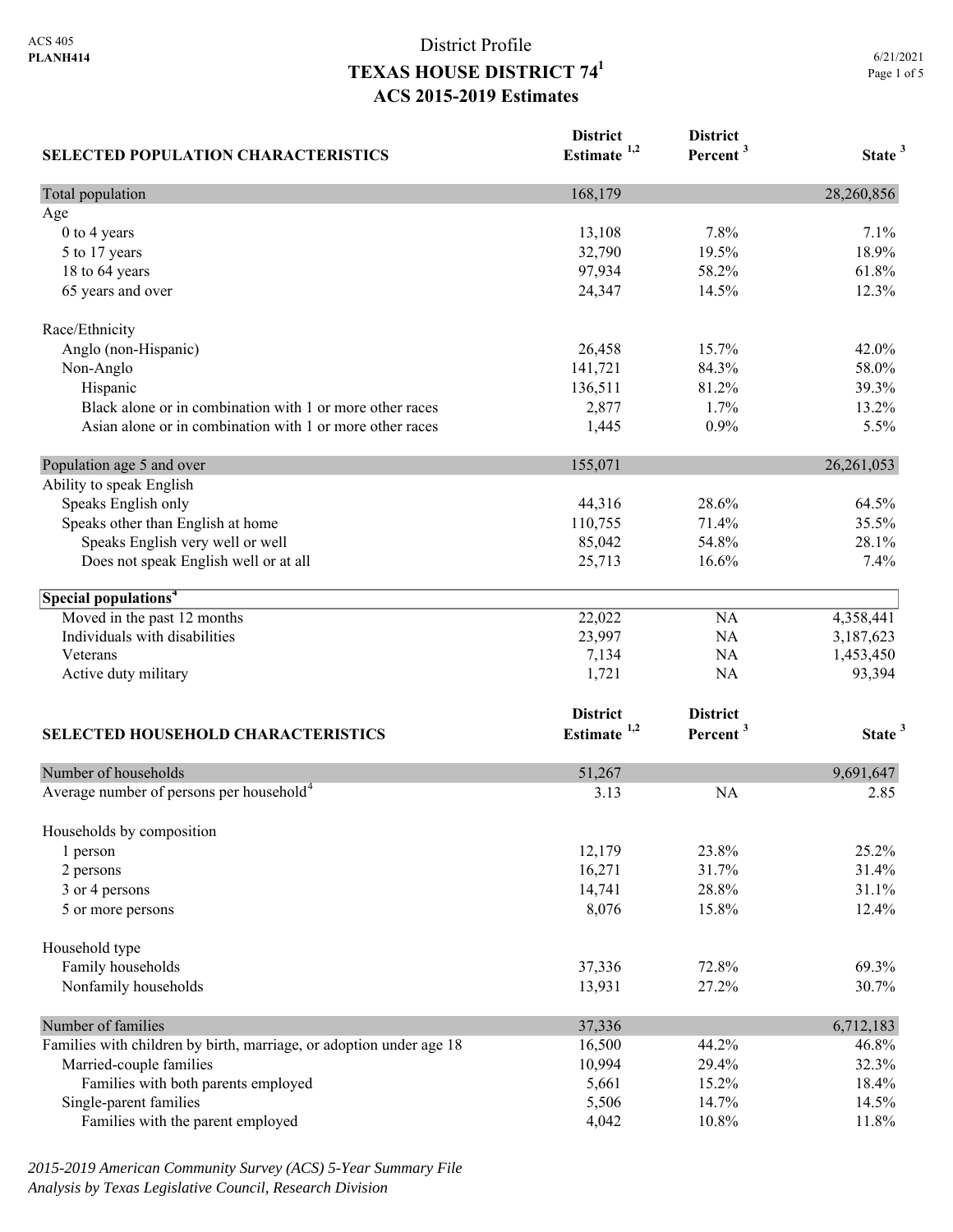| <b>SELECTED EDUCATION CHARACTERISTICS</b>                                | <b>District</b><br>Estimate <sup>1,2</sup> | <b>District</b><br>Percent <sup>3</sup> | State <sup>3</sup> |
|--------------------------------------------------------------------------|--------------------------------------------|-----------------------------------------|--------------------|
| Population age 3 and over enrolled in school                             | 42,875                                     |                                         | 7,681,758          |
| School status                                                            |                                            |                                         |                    |
| In preschool (public and private)                                        | 2,325                                      | 5.4%                                    | $6.0\%$            |
| In kindergarten, elementary, middle, or high school (public and private) | 33,843                                     | 78.9%                                   | 69.8%              |
| In preschool through 12th grade (public only)                            | 34,837                                     | 81.3%                                   | 68.8%              |
| In college, graduate, or professional school                             | 6,707                                      | 15.6%                                   | 24.3%              |
| Population age 25 and over                                               | 104,448                                    |                                         | 18, 131, 554       |
| <b>Educational</b> attainment                                            |                                            |                                         |                    |
| Bachelor's degree or higher                                              | 17,054                                     | 16.3%                                   | 29.9%              |
| Less than high school graduate                                           | 35,036                                     | 33.5%                                   | 16.3%              |
|                                                                          | <b>District</b>                            | <b>District</b>                         |                    |
| <b>SELECTED LABOR CHARACTERISTICS</b>                                    | Estimate <sup>1,2</sup>                    | Percent <sup>3</sup>                    | State <sup>3</sup> |
| Civilian employed population age 16 and over                             | 64,543                                     |                                         | 13,253,631         |
| Civilian employment sector                                               |                                            |                                         |                    |
| Private sector                                                           | 45,405                                     | 70.3%                                   | 80.1%              |
| Government sector                                                        | 14,867                                     | 23.0%                                   | 13.0%              |
| Self-employed                                                            | 4,156                                      | 6.4%                                    | 6.7%               |
| Industry for civilian employed population                                |                                            |                                         |                    |
| Agriculture, forestry, fishing, hunting, and mining                      | 6,009                                      | 9.3%                                    | $3.0\%$            |
| Construction                                                             | 4,619                                      | 7.2%                                    | 8.6%               |
| Manufacturing                                                            | 2,782                                      | 4.3%                                    | 8.5%               |
| Wholesale trade                                                          | 1,321                                      | 2.0%                                    | 2.9%               |
| Retail trade                                                             | 7,576                                      | 11.7%                                   | 11.4%              |
| Transportation and warehousing and utilities                             | 4,887                                      | 7.6%                                    | 5.9%               |
| Information                                                              | 667                                        | $1.0\%$                                 | 1.7%               |
| Finance and insurance, and real estate and rental and leasing            | 2,521                                      | 3.9%                                    | 6.7%               |
| Professional, scientific, management, administrative, and waste mgmt.    | 2,505                                      | 3.9%                                    | 11.5%              |
| Educational services and health care and social assistance               | 14,827                                     | 23.0%                                   | 21.6%              |
| Arts, entertainment, recreation, accommodation, and food services        | 7,399                                      | 11.5%                                   | 9.2%               |
| Other services, except public administration                             | 2,330                                      | 3.6%                                    | 5.2%               |
| Public administration                                                    | 7,100                                      | 11.0%                                   | 4.0%               |
| Population age 16 to 64                                                  | 103,116                                    |                                         | 18,273,711         |
| Worked at all in the past 12 months                                      | 70,907                                     | 68.8%                                   | 75.4%              |
| Worked 50-52 weeks                                                       | 52,533                                     | 50.9%                                   | 59.0%              |
| Usually worked 35 or more hours per week                                 | 45,200                                     | 43.8%                                   | 52.2%              |
| Usually worked less than 35 hours per week                               | 7,333                                      | 7.1%                                    | 6.8%               |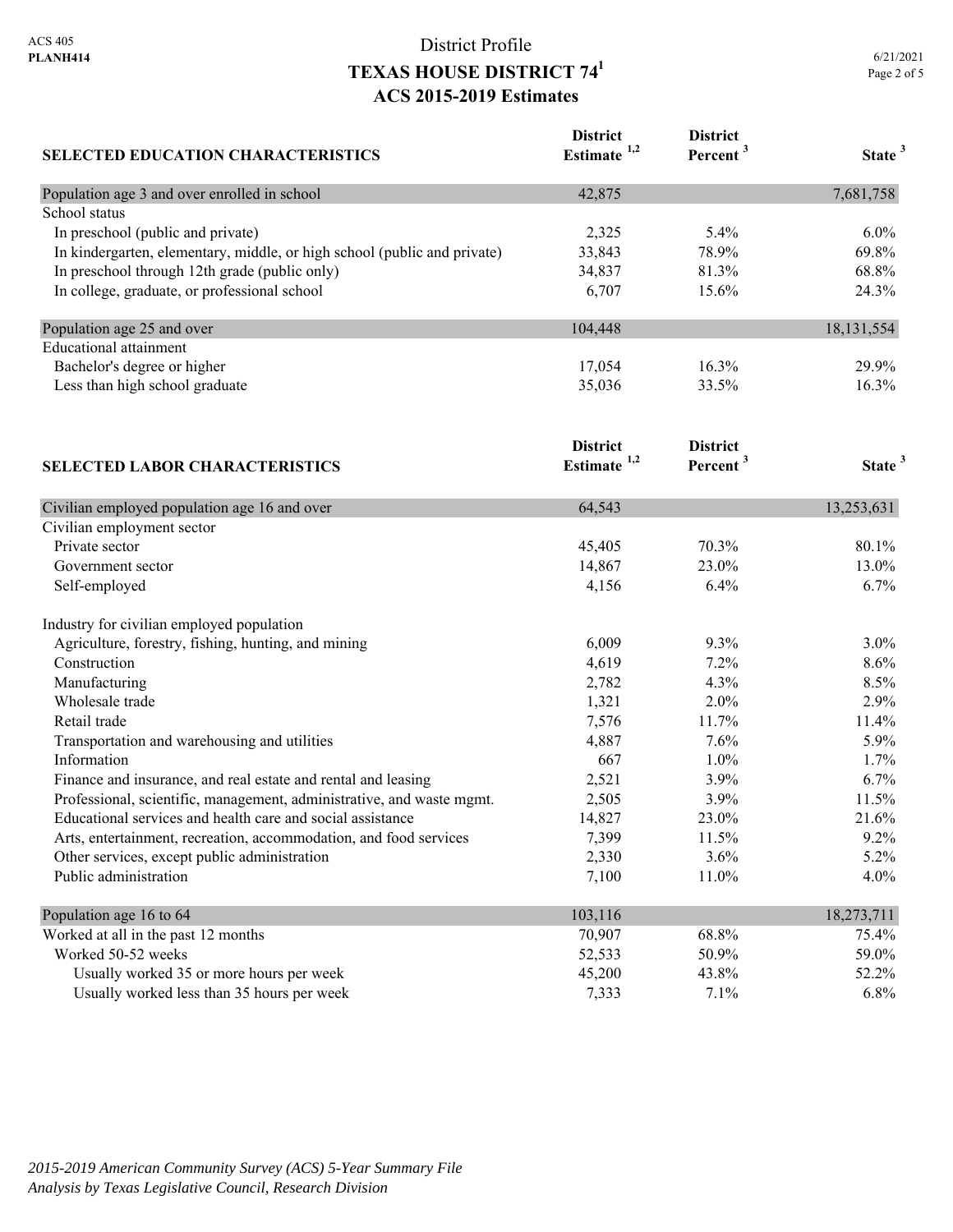| <b>SELECTED LABOR CHARACTERISTICS (continued)</b>               | <b>District</b><br>Estimate <sup>1,2</sup> | <b>District</b><br>Percent <sup>3</sup> | State <sup>3</sup> |
|-----------------------------------------------------------------|--------------------------------------------|-----------------------------------------|--------------------|
| Workers age 16 and over                                         | 65,098                                     |                                         | 13,115,511         |
| Means of transportation to work                                 |                                            |                                         |                    |
| Public transportation                                           | 166                                        | 0.3%                                    | 1.4%               |
| Private vehicle                                                 | 59,622                                     | 91.6%                                   | 90.5%              |
| Walk / bicycle / motorcycle                                     | 2,258                                      | 3.5%                                    | 1.9%               |
| Taxi / other means                                              | 926                                        | 1.4%                                    | 1.2%               |
| Worked at home                                                  | 2,126                                      | 3.3%                                    | 5.0%               |
| Travel time to work <sup>5</sup>                                |                                            |                                         |                    |
| Less than 15 minutes                                            | 35,173                                     | 54.0%                                   | 23.6%              |
| 15 minutes to 29 minutes                                        | 16,853                                     | 25.9%                                   | 34.2%              |
| 30 minutes to 44 minutes                                        | 3,551                                      | 5.5%                                    | 20.8%              |
| 45 minutes to 59 minutes                                        | 2,131                                      | 3.3%                                    | 8.3%               |
| 60 minutes or more                                              | 5,264                                      | 8.1%                                    | 8.1%               |
| <b>SELECTED INCOME CHARACTERISTICS</b>                          | <b>District</b><br>Estimate <sup>1,2</sup> | <b>District</b><br>Percent <sup>3</sup> | State <sup>3</sup> |
|                                                                 |                                            |                                         |                    |
| Persons in poverty <sup>6</sup>                                 | 35,587                                     | 22.2%                                   | 14.7%              |
| Per capita income <sup>4</sup>                                  | \$19,683                                   | NA                                      | \$31,277           |
| Number of households                                            | 51,267                                     |                                         | 9,691,647          |
| Annual household income                                         |                                            |                                         |                    |
| Less than \$10,000                                              | 5,434                                      | 10.6%                                   | 6.1%               |
| \$10,000 to \$24,999                                            | 10,259                                     | 20.0%                                   | 12.9%              |
| \$25,000 to \$49,999                                            | 13,046                                     | 25.4%                                   | 21.8%              |
| \$50,000 to \$99,999                                            | 13,852                                     | 27.0%                                   | 30.1%              |
| \$100,000 to \$199,999                                          | 7,777                                      | 15.2%                                   | 21.7%              |
| \$200,000 and over                                              | 899                                        | 1.8%                                    | 7.4%               |
| Households with social security income                          | 17,268                                     | 33.7%                                   | 25.6%              |
| Households with supplemental security income (SSI)              | 4,390                                      | 8.6%                                    | 4.7%               |
| Households with public assistance income'                       | 892                                        | 1.7%                                    | 1.4%               |
| Households that received food stamps/SNAP in the past 12 months | 11,116                                     | 21.7%                                   | 11.8%              |
| Number of families living in poverty                            | 7,164                                      |                                         | 759,269            |
| With related children under age 18                              | 4,693                                      | 65.5%                                   | 77.1%              |
| Married couple families                                         | 1,609                                      | 22.5%                                   | 26.2%              |
| Single-parent families                                          | 3,084                                      | 43.0%                                   | 50.9%              |
| Female head of household                                        | 2,759                                      | 38.5%                                   | 44.4%              |
| Male head of household                                          | 325                                        | 4.5%                                    | 6.4%               |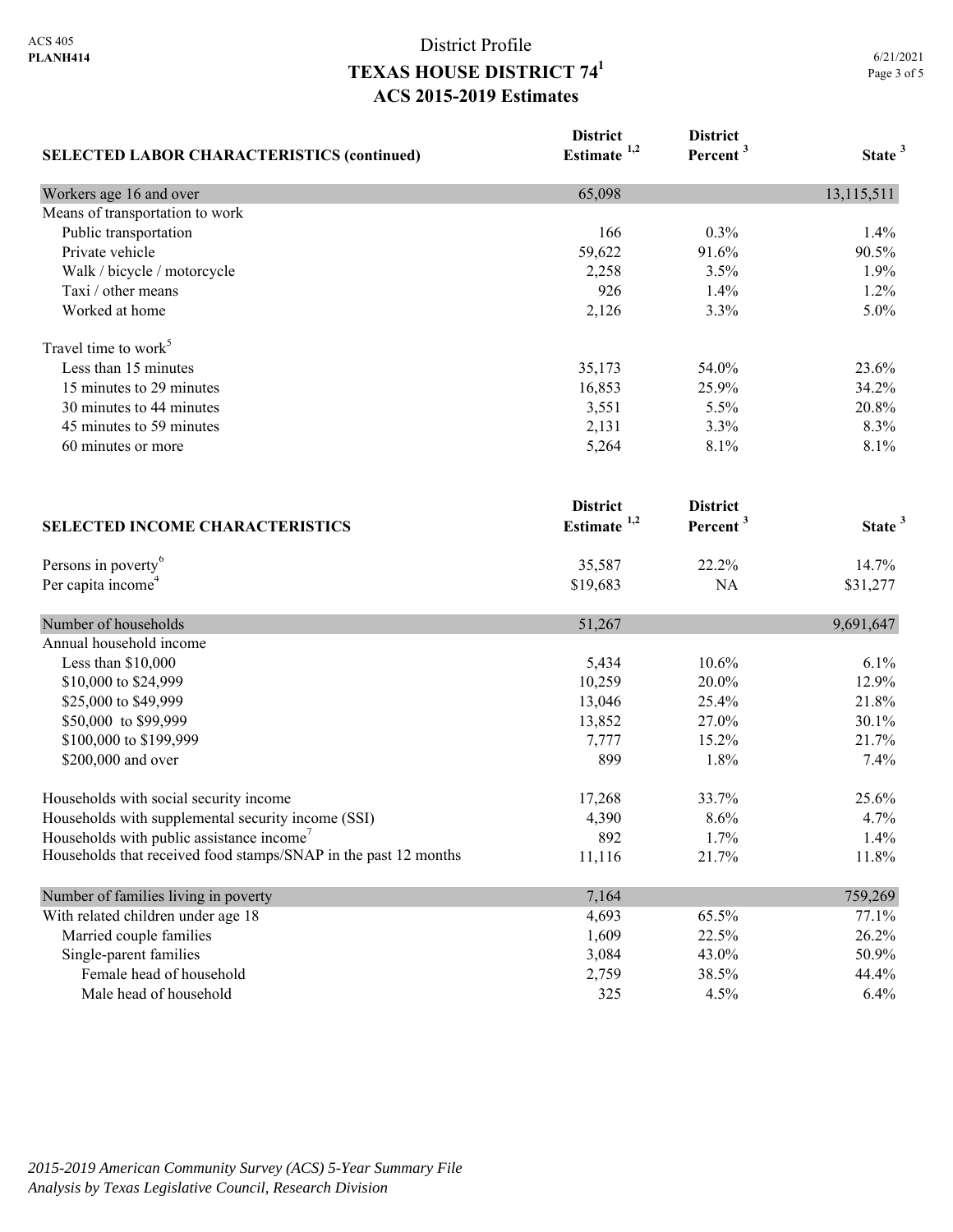6/21/2021 Page 4 of 5

| <b>SELECTED HOUSING CHARACTERISTICS</b>                                             | <b>District</b><br>Estimate $1,2$ | <b>District</b><br>Percent <sup>3</sup> | State <sup>3</sup> |
|-------------------------------------------------------------------------------------|-----------------------------------|-----------------------------------------|--------------------|
| Number of housing units                                                             | 64,879                            |                                         | 10,937,026         |
| Age of housing                                                                      |                                   |                                         |                    |
| Built in 2010 or later                                                              | 4,241                             | 6.5%                                    | 10.4%              |
| Built between 2000 and 2009                                                         | 10,215                            | 15.7%                                   | 19.3%              |
| Built between 1990 and 1999                                                         | 9,143                             | 14.1%                                   | 15.2%              |
| Built between 1970 and 1989                                                         | 20,543                            | 31.7%                                   | 31.4%              |
| Built before 1970                                                                   | 20,737                            | 32.0%                                   | 23.7%              |
| Occupancy status                                                                    |                                   |                                         |                    |
| Owner-occupied                                                                      | 33,851                            | 52.2%                                   | 54.9%              |
| Renter-occupied                                                                     | 17,416                            | 26.8%                                   | 33.7%              |
| Vacant                                                                              | 13,612                            | 21.0%                                   | 11.4%              |
| Median gross rent (contract rent plus estimated utility and fuel cost) <sup>4</sup> | \$695                             | NA                                      | \$1,045            |
| Median value of owner-occupied housing units <sup>4</sup>                           | \$94,500                          | <b>NA</b>                               | \$172,500          |
| Number of owner-occupied housing units                                              | 33,851                            |                                         | 6,004,802          |
| Value of owner-occupied housing                                                     |                                   |                                         |                    |
| Less than \$50,000                                                                  | 7,634                             | 22.6%                                   | 8.9%               |
| \$50,000 to \$99,999                                                                | 10,321                            | 30.5%                                   | 16.5%              |
| \$100,000 to \$199,999                                                              | 11,342                            | 33.5%                                   | 32.2%              |
| \$200,000 to \$499,999                                                              | 3,945                             | 11.7%                                   | 34.8%              |
| \$500,000 and above                                                                 | 609                               | 1.8%                                    | 7.6%               |
| Selected monthly owner costs as a percentage of household income <sup>8</sup>       |                                   |                                         |                    |
| 35 percent or more                                                                  | 4,584                             | 13.5%                                   | 15.3%              |
| 20 to 34.9 percent                                                                  | 7,371                             | 21.8%                                   | 24.9%              |
| Less than 20 percent                                                                | 21,675                            | 64.0%                                   | 59.0%              |
| Vehicles available in owner-occupied housing units                                  |                                   |                                         |                    |
| No vehicle                                                                          | 1,151                             | 3.4%                                    | 2.1%               |
| One or more vehicles                                                                | 32,700                            | 96.6%                                   | 97.9%              |
| Number of renter-occupied housing units                                             | 17,416                            |                                         | 3,686,845          |
| Gross rent <sup>9</sup>                                                             |                                   |                                         |                    |
| Less than \$500                                                                     | 3,779                             | 21.7%                                   | 6.2%               |
| \$500 to \$749                                                                      | 5,086                             | 29.2%                                   | 13.4%              |
| \$750 to \$999                                                                      | 3,243                             | 18.6%                                   | 24.2%              |
| \$1,000 to \$1,249                                                                  | 2,014                             | 11.6%                                   | 20.7%              |
| \$1,250 and above                                                                   | 1,368                             | 7.9%                                    | 30.5%              |
| Gross rent as a percentage of household income <sup>8</sup>                         |                                   |                                         |                    |
| 35 percent or more                                                                  | 4,902                             | 28.1%                                   | 35.9%              |
| 20 to 34.9 percent                                                                  | 4,767                             | 27.4%                                   | 32.1%              |
| Less than 20 percent                                                                | 5,540                             | 31.8%                                   | 24.9%              |
| Vehicles available in renter-occupied housing units                                 |                                   |                                         |                    |
| No vehicle                                                                          | 1,866                             | 10.7%                                   | 10.5%              |
| One or more vehicles                                                                | 15,550                            | 89.3%                                   | 89.5%              |